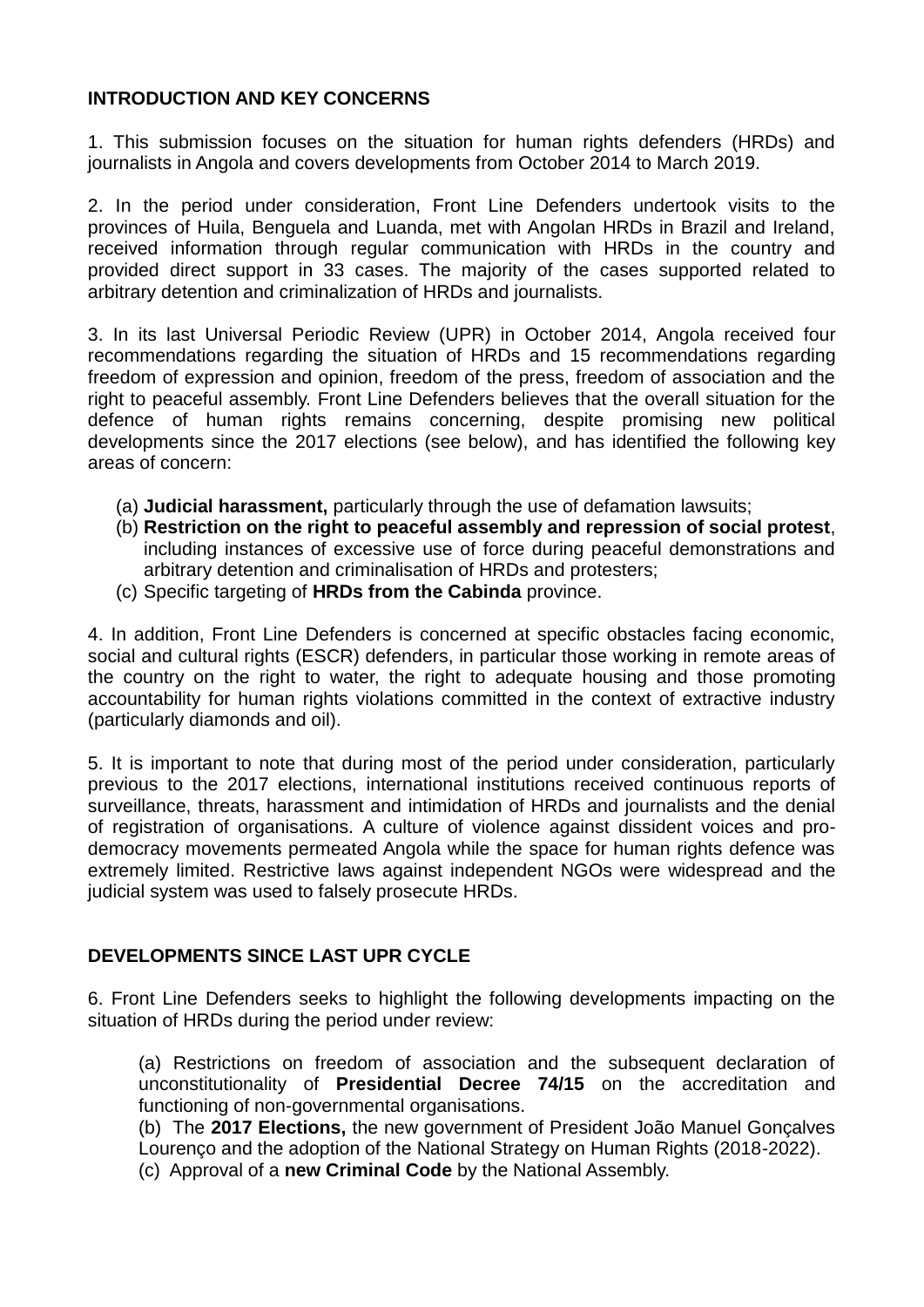## *(a) Presidential Decree 74/15*

7. On 23 March 2015, then President José Eduardo dos Santos issued Decree 74/15<sup>1</sup> on the status of national and international non-governmental organisations in Angola. The decree imposed further barriers to the registration of NGOs, limiting their scope of action and implementing direct monitoring of their activities (art. 23). It also imposed a need for government authorisation to receive donations (art. 15), which was argued would combat money laundering and the financing of terrorism (art. 38).<sup>2</sup>

8. The Angolan Bar Association (*Ordem dos Advogados de Angola*) requested that the Constitutional Tribunal review the matter, which culminated in the repeal of the decree on 5 July 2017 by the votes of 9 of the 10 judges on the Tribunal (court decision 447/2017).<sup>3</sup> The regulation was deemed formally unconstitutional due to the lack of competence of the President to rule on matters of fundamental freedoms (such as the freedom of association) – according to the Angolan Constitution, only the National Assembly can rule on such matters.<sup>4</sup> This was the first time that the Angolan Constitutional Tribunal declared a presidential decision unconstitutional. Nonetheless, the process failed to assess whether the content of the decree itself was in keeping with the constitution.

9. During the two years that the Tribunal considered the issue, local and international NGOs suffered from insecurity of funding and a shrinking environment in which to operate. This was noted with concern by the Committee on Economic, Social and Cultural Rights in 2016 on its Concluding observations on the fourth and fifth periodic report of Angola. The Committee found that Angola imposed restrictive conditions on the work of HRDs and journalists.<sup>5</sup>

### *(b) 2017 Elections*

10. On 23 August 2017, Angola held presidential elections for the first time in 37 years. The elections period was marked by severe restrictions on freedom of expression and assembly, and by a direct control of information by the ruling party MPLA.<sup>6</sup>

11. President João Manuel Gonçalves Lourenço was sworn was into office on 26 September 2017 with a promise to reshape the country's image and avoid an international backlash on human rights issues. In order to achieve that, an internal evaluation was put in place, through which the new government declared the intention to ameliorate its own structures and serve as an example to be followed internationally. The new government also declared that the defence of human rights would be treated as an aspect of the country's national security.<sup>7</sup>

<sup>&</sup>lt;u>.</u> 1 <http://www.governo.gov.ao/VerLegislacao.aspx?id=777>

<sup>2</sup> [https://www.dw.com/pt-002/decretado-fim-da-independ%C3%AAncia-das-ong-em-angola/a-18389595](https://www.dw.com/pt-002/decretado-fim-da-independência-das-ong-em-angola/a-18389595) 3 http://www.tribunalconstitucional.ao/uploads/%7B5e51219e-adca-44d1-a9ef-2171f16d46ab%7D.pdf

<sup>4</sup> [https://www.voaportugues.com/a/tc-angolano-considera-inconstitucional-regulamento-organizacoes-nao](https://www.voaportugues.com/a/tc-angolano-considera-inconstitucional-regulamento-organizacoes-nao-governamentais/3943904.html)[governamentais/3943904.html](https://www.voaportugues.com/a/tc-angolano-considera-inconstitucional-regulamento-organizacoes-nao-governamentais/3943904.html)

<sup>5</sup> [https://tbinternet.ohchr.org/\\_layouts/treatybodyexternal/Download.aspx?symbolno=E%2fC.12%2fAGO%2fC](https://tbinternet.ohchr.org/_layouts/treatybodyexternal/Download.aspx?symbolno=E%2FC.12%2FAGO%2FCO%2F4-5&Lang=en) [O%2f4-5&Lang=en](https://tbinternet.ohchr.org/_layouts/treatybodyexternal/Download.aspx?symbolno=E%2FC.12%2FAGO%2FCO%2F4-5&Lang=en)

<sup>6</sup> [https://www.theguardian.com/world/2017/aug/19/angola-elections-jose-eduardo-dos-santos-marxism](https://www.theguardian.com/world/2017/aug/19/angola-elections-jose-eduardo-dos-santos-marxism-crony-capitalism-mpla)[crony-capitalism-mpla;](https://www.theguardian.com/world/2017/aug/19/angola-elections-jose-eduardo-dos-santos-marxism-crony-capitalism-mpla)

<https://www.hrw.org/news/2017/08/16/angola-bans-activist-demonstrations-ahead-elections>

<sup>7</sup> <https://www.abola.pt/Africa/Noticias/Ver/762455>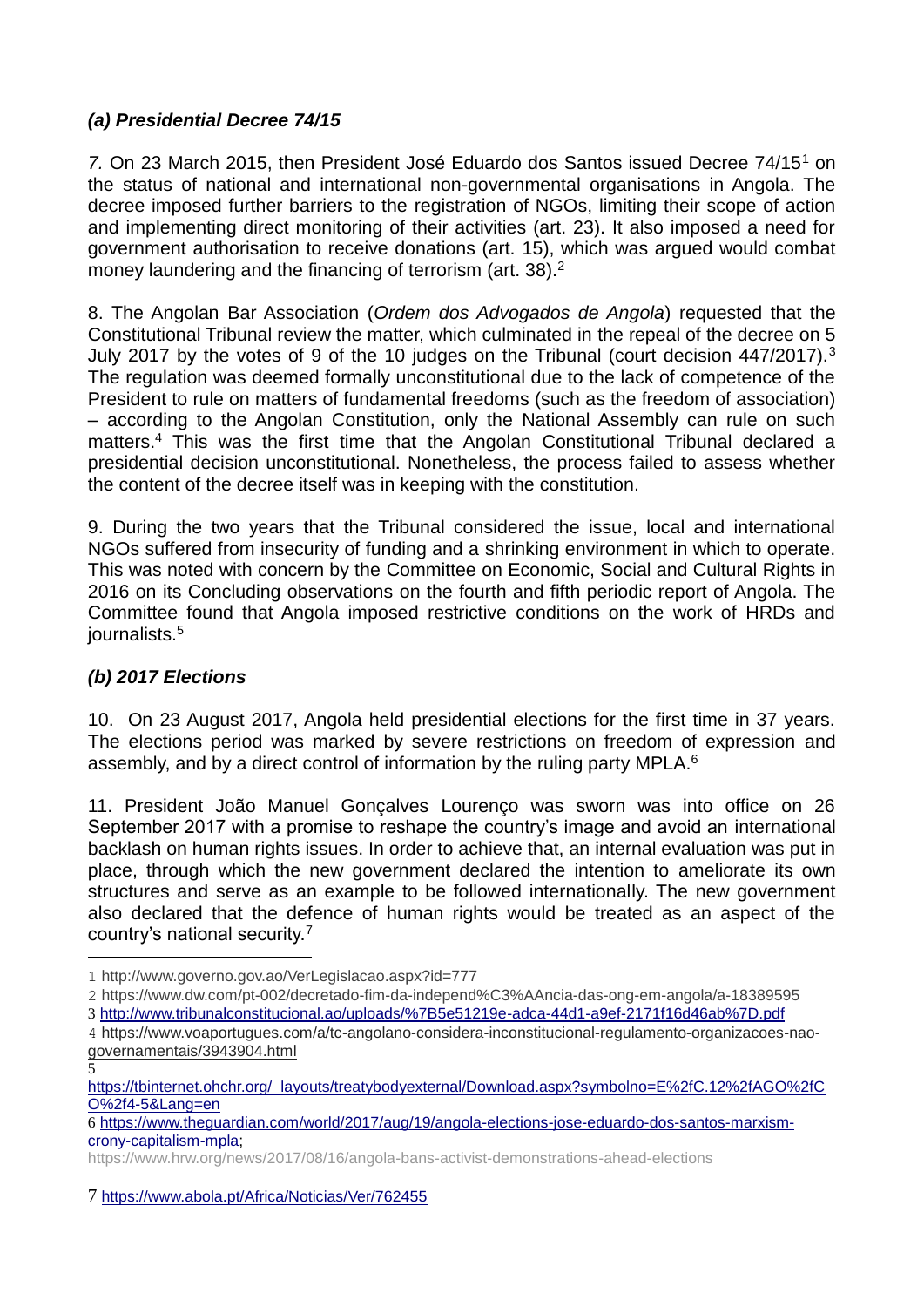12. In 2018, the government approved the *Estratégia do Executivo de Médio Prazo para os Direitos Humanos 2018-2022 (* National Strategy on Human Rights 2018-2022) making reference to a number of recommendations made by international bodies and stating its intention to seek their implementation. The document also includes an specific chapter on strengthening the relationship with civil society organisations. *<sup>8</sup>*

## **(c) New Criminal Code**

13. On 23 January 2019, the Angolan National Parliament approved the text of a new Criminal Code<sup>9</sup>, which brought important changes on human rights issues, such as the decriminalisation of homosexuality and the decriminalisation of abortions in some cases. The new law replaces 133 year-old legislation that was adopted during Portuguese rule, and additionally criminalise acts of discrimination against LGBTI persons in the workplace. However, in most cases the termination of a pregnancy is still considered a crime, and is only permitted when the life of the mother is at risk, in cases of fatal fetal abnormalities and when the pregnancy is a consequence of rape. The 2019 Criminal Code also failed to promote the right to freedom of expression, with defamation still treated as a criminal offence. This law was criticized by HRDs for its lack of compliance with international human rights standards on freedom of the press, given the number of HRDs and journalists criminalised for denouncing human rights violations.

## **KEY POINTS OF CONCERN**

1

### *Judicial harassment, particularly through the use of defamation lawsuits*

14. Under José Eduardo dos Santos's presidency, Angolan citizens faced high levels of repression of their freedoms of expression and association. The new government has been slowly signalling a change<sup>10</sup>, however, several human rights defenders who report on corruption and who demand more democratic governance still face past charges that can lead to imprisonment and monetary fees due to the arbitrary application of criminal defamation laws.

15. In 2015, Rafael Marques de Morais faced criminal prosecution under such defamation laws for writing the book 'Blood Diamonds: Corruption and Torture in Angola', published in Portugal in 2011. The HRD highlighted several human rights violations relating to mining companies and the State. On 21 May 2015, all charges against him were dropped by the Luanda Provincial Tribunal, after pressure from human rights organisations and widespread media coverage of the case.<sup>11</sup> However, on March 19, 2018, Rafael Marques de Morais was again tried for his writings. The HRD was charged with "outrage towards a sovereign body" (*ultraje ao órgão de soberania*) and "insult towards a public authority" (*injúrias contra autoridade pública*), as a result of an article he published in November

<sup>8</sup> [http://www.servicos.minjusdh.gov.ao/publicacoes-cierndh/29/estrategia-do-executivo-de-medio-prazo-para](http://www.servicos.minjusdh.gov.ao/publicacoes-cierndh/29/estrategia-do-executivo-de-medio-prazo-para-os-direitos-humanos-2018-2022)[os-direitos-humanos-2018-2022](http://www.servicos.minjusdh.gov.ao/publicacoes-cierndh/29/estrategia-do-executivo-de-medio-prazo-para-os-direitos-humanos-2018-2022)

<sup>9</sup> www.parlamento.ao%2Fdocuments%2F506145%2F0%2FPROP.%2BLEI%2BC%25C3%2593DIGO%2BPE NAL.pdf&usg=AOvVaw3QyDplzm1otV1XTIir1z42

<sup>10</sup> [https://av.voanews.com/Videoroot/Pangeavideo/2018/09/8/85/850a3152-b649-45cc-86c5-](https://av.voanews.com/Videoroot/Pangeavideo/2018/09/8/85/850a3152-b649-45cc-86c5-0c6738b126b2.mp4) [0c6738b126b2.mp4](https://av.voanews.com/Videoroot/Pangeavideo/2018/09/8/85/850a3152-b649-45cc-86c5-0c6738b126b2.mp4)

<sup>11</sup> <https://www.frontlinedefenders.org/en/node/152#case-update-id-262>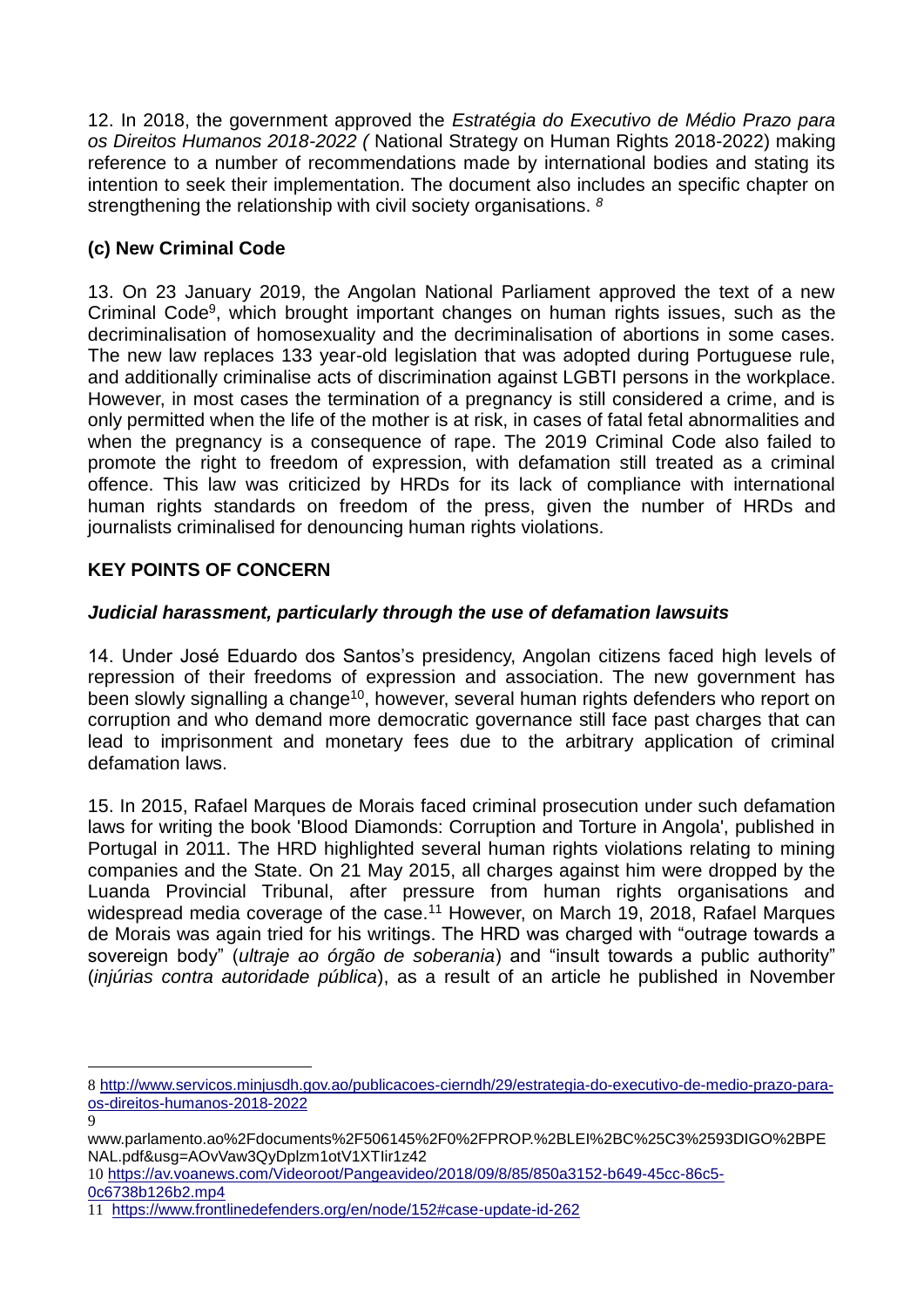2006 documenting corruption allegations against Angola's former Attorney General.<sup>12</sup> The defender was acquitted on 06 July 2018 by the Luanda Provincial Tribunal.<sup>13</sup>

16. Angola has used its criminal defamation laws to silence political opponents and journalists who investigated corruption cases and human rights violations. This trend was highlighted in the last UPR and recommendations around the abolition of such crimes were made. Angola's government, however, did not accept such recommendations at the time and declared that these laws existed to protect individual freedoms.

17. The criminalisation of freedom of expression is a recurrent and serious issue in Angola. This contributes to an environment of fear and repression, and prevents human rights defenders from performing their work of denouncing violations and advocating for rights.

#### *Restrictions on the right to peaceful assembly and repression of social protest*

18. The 2014-2018 period was characterised by cases of criminalization, defamation and intimidation of human rights defenders, such as the arrest of several human rights defenders and activists in the case popularly known as 15+2.

19. Between 20 and 21 June 2015, human rights defenders Domingos da Cruz, Afonso Mayenda, Luaty Beirão, Manuel Nito Alves, and Albano Bingo, along with nine youth activists, were detained by the national police and the Angolan National Directorate for Criminal Investigation, due to their participation in a conference on the ''Philosophy of peaceful revolution'', given by Domingos da Cruz. They were detained due to allegedly "preparing to carry out acts that would undermine the order and public safety of the country".<sup>14</sup>

20. On 12 October 2015, four other human rights defenders, Adolfo Miguel Campos, "Baixa de Kassangs", "Veriato" and Mário Sebastião, were arrested while taking part in a church service at a catholic church in Luanda. The group sought to demonstrate their solidarity towards the 15 human rights defenders arrested in June 2015, as well as the deteriorating health state of Luaty Beirão, who was then on a hunger strike.<sup>15</sup>

21. While in pretrial detention, two human rights defenders suffered police violence, and one of them was tortured. On 14 October 2015, Afonso Matias "Mbanza Hamza" was severely beaten by prison guards; while Benedito Jeremias, after complaining about the extremely harsh conditions of imprisonment, was beaten by approximately twenty prison guards, and tortured with an electroshock baton alongside defender Albano Bingo.<sup>16</sup>

22. On 8 February 2016, Manuel Nito Alves was sentenced to six months' imprisonment in a summary trial. On 28 March 2016, the Provincial Court of Luanda sentenced the remaining human rights defenders from the 15+2 case to jail terms ranging from two years and three months to eight years and six months for the alleged crimes of "preparatory acts of rebellion" and "association of criminals". On 29 June, the Angolan Supreme Court

1

<sup>12</sup> [https://www.fidh.org/en/issues/human-rights-defenders/angola-ongoing-judicial-harassment-of-mr-rafael](https://www.fidh.org/en/issues/human-rights-defenders/angola-ongoing-judicial-harassment-of-mr-rafael-marques-de-morais)[marques-de-morais](https://www.fidh.org/en/issues/human-rights-defenders/angola-ongoing-judicial-harassment-of-mr-rafael-marques-de-morais)

<sup>13</sup> [https://www.dw.com/pt-002/angola-rafael-marques-e-mariano-br%C3%A1s-absolvidos/a-44556874](https://www.dw.com/pt-002/angola-rafael-marques-e-mariano-brás-absolvidos/a-44556874)

<sup>14</sup> <https://www.frontlinedefenders.org/en/case/case-history-angola-15#case-update-id-2464>

<sup>15</sup> <https://www.frontlinedefenders.org/en/case/case-history-angola-15#case-update-id-2464>

<sup>16</sup> <https://www.frontlinedefenders.org/en/case/case-history-angola-15#case-update-id-2465>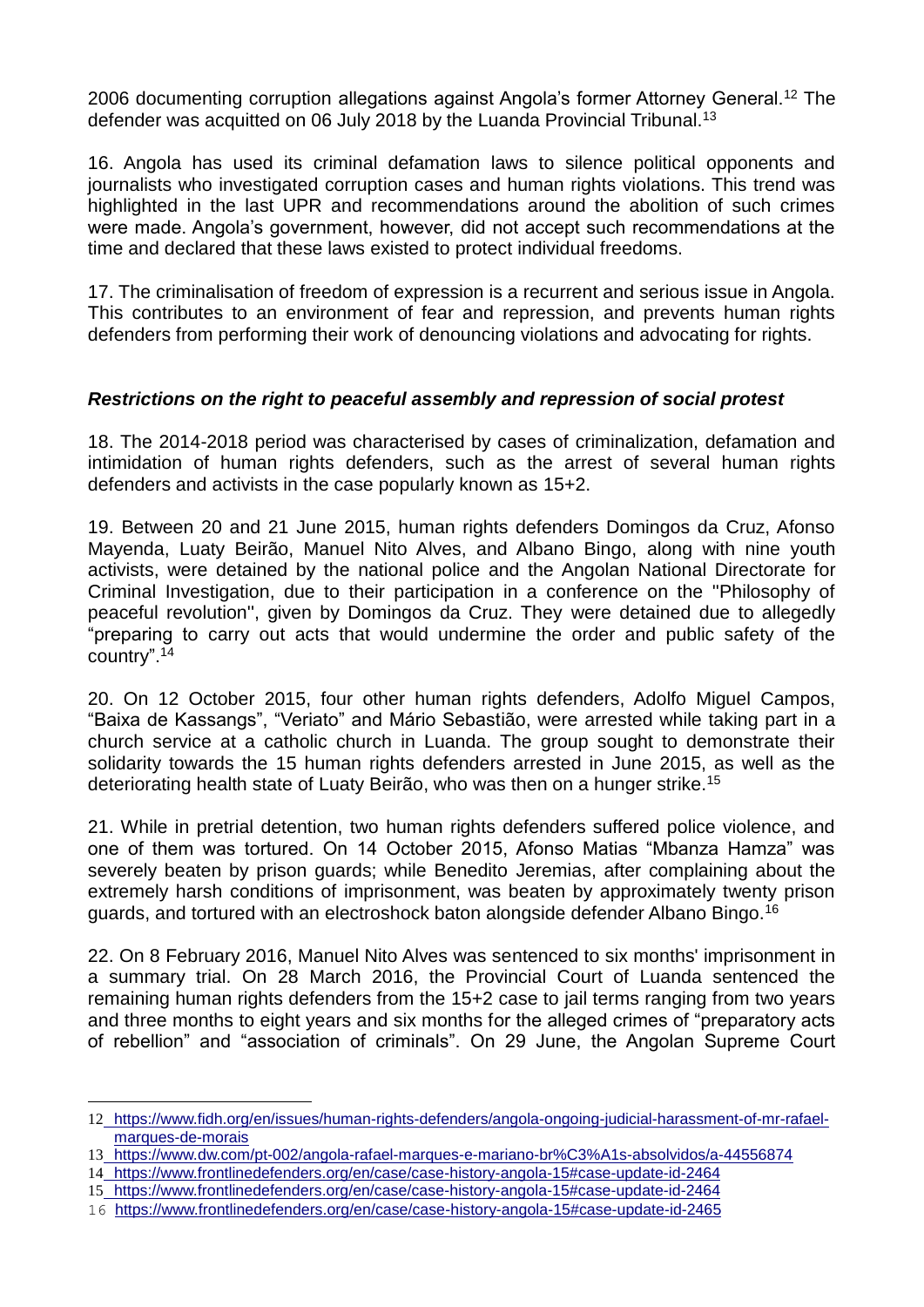ordered the 17 detained HRDs to be put under house arrest. After over one year of arbitrary imprisonment, the group was granted an amnesty.

23. Examples of the extensive criminalisation against HRDs in connection with their freedom of assembly and expression in Angola further include Raul Mandela, who was severely beaten by the police for organising and participating in a peaceful protest on 15 September 2015; and José Marcos Mavungo, criminalised for organising a peaceful demonstration on 14 March 2015.

24. The arrest and sentencing of José Marcos Mavungo raised international concern. The case was addressed by the United Nations Working Group on Arbitrary Detention, the European Union and several human rights organisations worldwide. The situation was deemed contrary to international law<sup>17</sup>, and Angola was criticized for it while holding the Presidency of the UN Security Council in New York in 2016.<sup>18</sup>

25. The culture of repressing HRDs in the country has continued, albeit at a reduced level, under the new administration. On 24 February and 24 June 2018, police violently dispersed public protests in Luanda, Benguela and Lunda Norte.<sup>19</sup>

### *Specific targeting of HRDs from Cabinda province*

26. Cabinda is an oil-rich province (it produces most of the country's oil exports), located between the Democratic Republic of Congo and the Congo Republic. Since the independence of Angola from Portugal in 1975, separatist movements have been fighting for the independence of Cabinda.

27. During the period under review, Front Line Defenders closely monitored the case of human rights defender Arão Bula Tempo, accused of committing crimes against the security of the State. On 20 March 2015, Arão Bula Tempo was charged with "collaboration with foreigners to constrain the Angolan state" and "rebellion", both considered crimes against the security of the state. These accusations were in relation to a peaceful demonstration he helped organise denouncing corruption, human rights violations and bad governance in Cabinda. On 11 July 2016, the Provincial Court of Cabinda dropped the charges against him due to a lack of evidence.

28. Currently, although the situation is considered stable by the authorities, the attempts of the government to negotiate with the separatist movements have not progressed. With continuing hostilities there have been high number of complaints from HRDs and political activists, including of arbitrary detention, restrictions on freedom of expression, association and assembly.

29. In early 2019, 62 people, including activists from the Independence Movement of Cabinda (Movimento Independista de Cabinda – MIC), together with their family members and colleagues, were arrested in Cabinda. As documented by Amnesty International<sup>20</sup>, they were arrested for their involvement in peaceful protests scheduled and announced to take place on 1 February.

1

<sup>17</sup> UNWGAD, Opinion No. 47/2015. 3 December 2015.

<sup>18</sup> [https://www.frontlinedefenders.org/en/statement-report/angola-chairs-](https://www.frontlinedefenders.org/en/statement-report/angola-chairs-security-council-refuses-release-human-rights-defender)

[security-council-refuses-release-human-rights-defender](https://www.frontlinedefenders.org/en/statement-report/angola-chairs-security-council-refuses-release-human-rights-defender)

<sup>19</sup> <https://www.amnesty.org/en/countries/africa/angola/report-angola/>

<sup>20</sup> <https://www.amnesty.org/en/documents/afr12/9804/2019/en/>